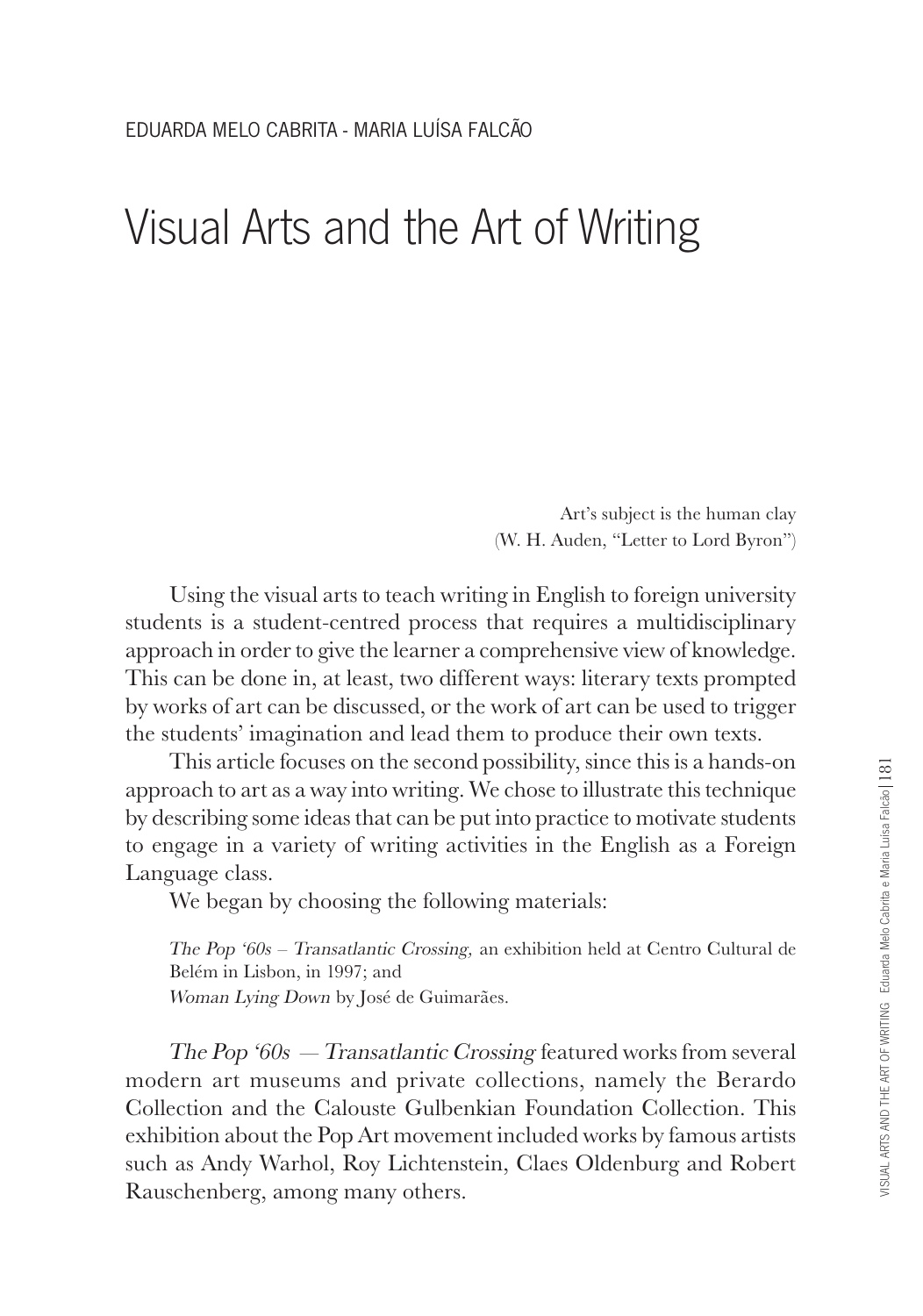Pop Art, which was a largely British and American cultural phenomenon of the late 1950s, 1960s and early 1970s, was defined by Richard Hamilton (the British artist who was the first to use the term Pop in a 1956 collage) in a letter to Peter and Alison Smithson as being "popular [designed for a mass audience], transient [short-term solution], expendable [easily forgotten], low cost, mass produced, young [aimed at youth], witty, sexy, gimmicky, glamorous, and big business" (Hamilton 1982:28).

Any form of art that expresses itself by using "the most accessible and immediately recognizable signs and symbols of contemporary culture" (Livingstone 1997: 13) is bound to attract the students' curiosity and interest. In fact, Pop Art's unusual features can be turned into challenging writing activities and, like all visual arts, it can help foster the language learning process by actively involving the students. Engaging imaginatively with the work of art shifts the focus of the learning process away from an analytic, structure-based, mechanical approach to language towards a more personal, emotional response, which finds expression in writing (Cf Collie and Slater 1992: 3-10).

At the same time, as students are often not fully aware of the range of writing activities and topics available to them, we feel that using the visual arts (in this case, reproductions of well-known Pop Art paintings) in the EFL class gives them the opportunity to choose from a wider selection of tasks and topics and may be an added motivation for writing.

Students must be able to understand the role played by the written word in modern societies. The need for writing is very extensive, but nearly half of the world's population cannot read or write to a functionally adequate level, and approximately one-fifth of the world's population is to tally non-literate (cf Grabe & Kaplan 1996: 5-6). Nevertheless, in literate societies, many people engage in writing activities of some kind every day, which show their ability to control the written medium of language. These are largely work-related (involving texts such as questionnaires, memos, professional articles, business letters etc), but may also be undertaken for more personal reasons (i.e. shopping lists, personal diaries, letters, poems or short stories).

The way in which writing (of whatever sort) is approached in real life depends on a series of factors: the context (who writes what, when, for what purpose); the audience (who we are addressing), and the function or purpose of the text. We write to communicate, to call attention, to identify, to remember, to introspect or to create, be it in terms of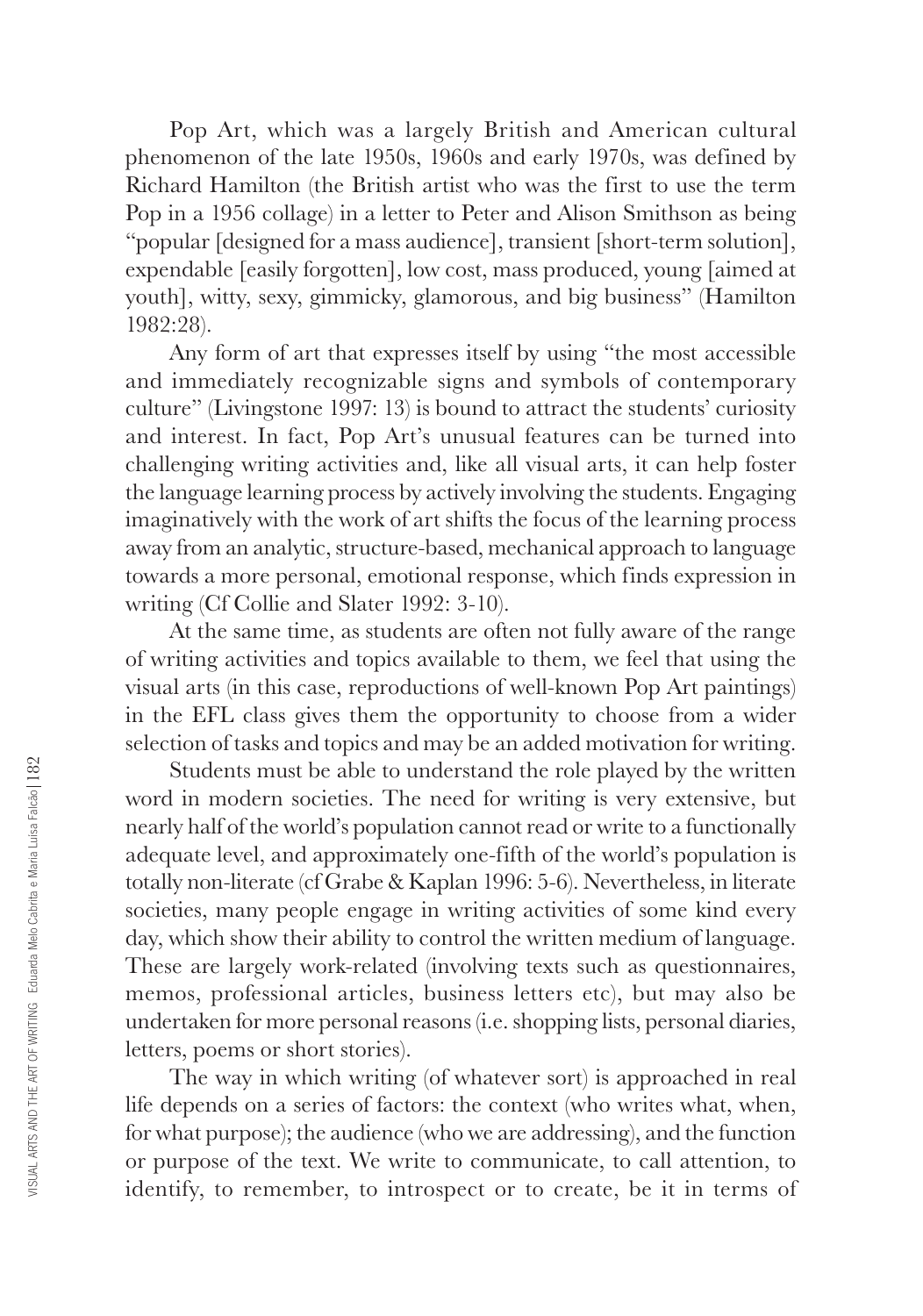recombining different information available to us or in terms of aesthetic fo rm. Students will have to realise that not all activities serve purposes outside the classroom or are addressed to audiences other than those made up of teacher and fellow students.

Looking back at established practices within the educational system, we see that the teaching of writing, be it in the first, second or foreign language, is only now beginning to be treated more seriously. The traditional approach to the teaching of writing put the emphasis on

correct usage, correct grammar, and correct spelling, and focus[ed] on the topic sentence, the various methods of developing the paragraph (…) and the holy trinity of unity, coherence, and emphasis.

(Britton 1996:30)

This led to certain assumptions, among which

the Romantic conviction that the creative aspects of the process [writing] are mysterious, inscrutable, and hence unteachable. What can be taught and discussed are the lesser matters of style, organization, and usage.

(Ibid)

This is brought home to us when we consider writing in EFL. Students have often been expected to focus mostly on correct grammar, spelling, and usage. In the mid 1960s, however, there was a shift that led to the distinction between process and product (cf Grabe & Kaplan 1996: 30-35).

Writing began to be seen as something that can be taught beyond the mere aspects of correct grammar and spelling. The teaching of writing moved from being teacher-centred to becoming student-centred. Special attention was given to the discontinuities between home and school uses of language. It is now generally accepted that the various registers used and demanded by the educational system at all levels are often very different from those students use in their home environment. This means that writing is seen as a process that combines complementary perspectives. Time must be spent on planning, prewriting, revising and editing to improve writing. To achieve this, students learn to move from writing for themselves to writing for an audience. They have to be made aware that writing, just like speaking, listening or even reading, is a skill that is used together with the other language skills to convey meaningful communication, and as such cannot be seen, or for that matter taught,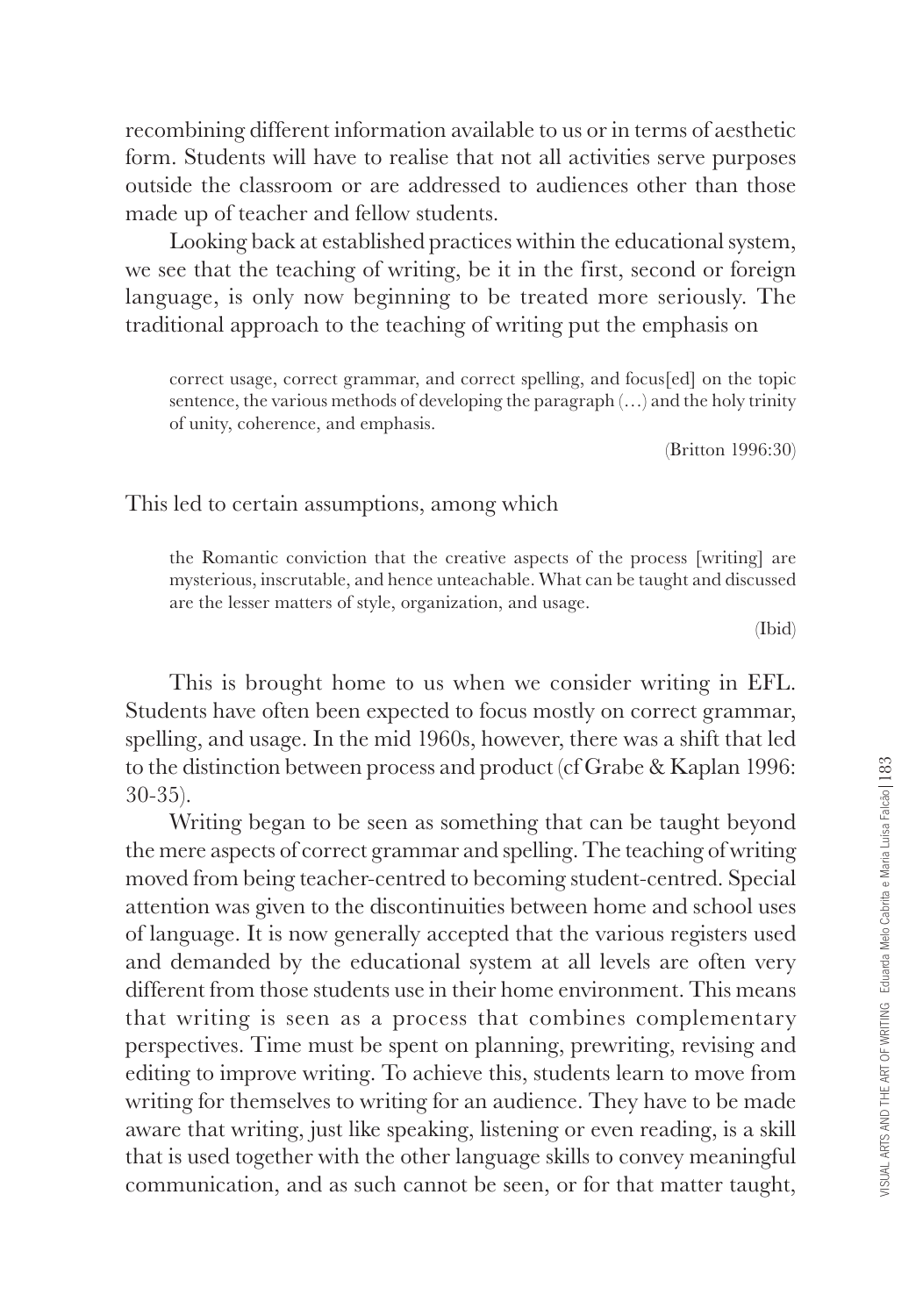in isolation. This reflects the whole-language perspective, a movement which Halliday anticipated when he wrote, as early as 1978: "We learn to speak because we want to do things that we cannot do otherwise; and we learn to read and write for the same reason" (Halliday 1978: 205).

In our article we are mostly concerned with writing in EFL and with writing as a process, writing understood as composing, in the sense that students are encouraged to perceive the difference between writing a shopping list and writing an academic essay, which in a way encapsulates the difference between mere functional literacy and writing as a complex multi-faceted activity. Basic skills like the ones needed to write a shopping list or filling in a form are completely different from those required for the planning and writing of an essay. Essay-writing involves transforming, combining many pieces of information, and weighing up various rhetorical options and constraints (cf Grabe & Kaplan 1996: 5).

It is also essential that students understand that writing abilities are not naturally acquired. This will make them realise that they have to work hard and practise as much as possible; in short, they have to write if they want to improve their writing. Writing involves skills that have to be taught, practised, and acquired with experience. No set of instructions or list of points will instantly provide students with the ability to write well. And though it is true that the teaching of writing as process is student-centred, it is also important to acknowledge the role of the teacher as facilitator of learning.

Seen as a process, writing encourages self-discovery and the development of an "authorial voice", and it becomes meaningful when the topics used to generate the activity are of interest to the student. Thus, the roles of informational content and personal expression are balanced with those of grammar and usage.

With this in mind, and going back to the activities we devised to be carried out with our students, we asked them to form groups according to their choice of one from a number of paintings from The Pop '60s exhibition. Students worked in small groups and each group was given a cut-up jigsaw puzzle of the painting they had chosen.

The activities we suggested were based on the notion that there are many different sorts of writing abilities. For Andy Warhol's Judy Garland (1979), the suggestion was to write a cosmetics advertisement to be published in a glossy fashion magazine and in a quality newspaper, while for Wayne Thibaud's Pies, Pies, Pies (1961) and Boston Cremes (1962) students had to devise two advertisements for a diabetes prevention campaign to be published in a monthly magazine for educated readers.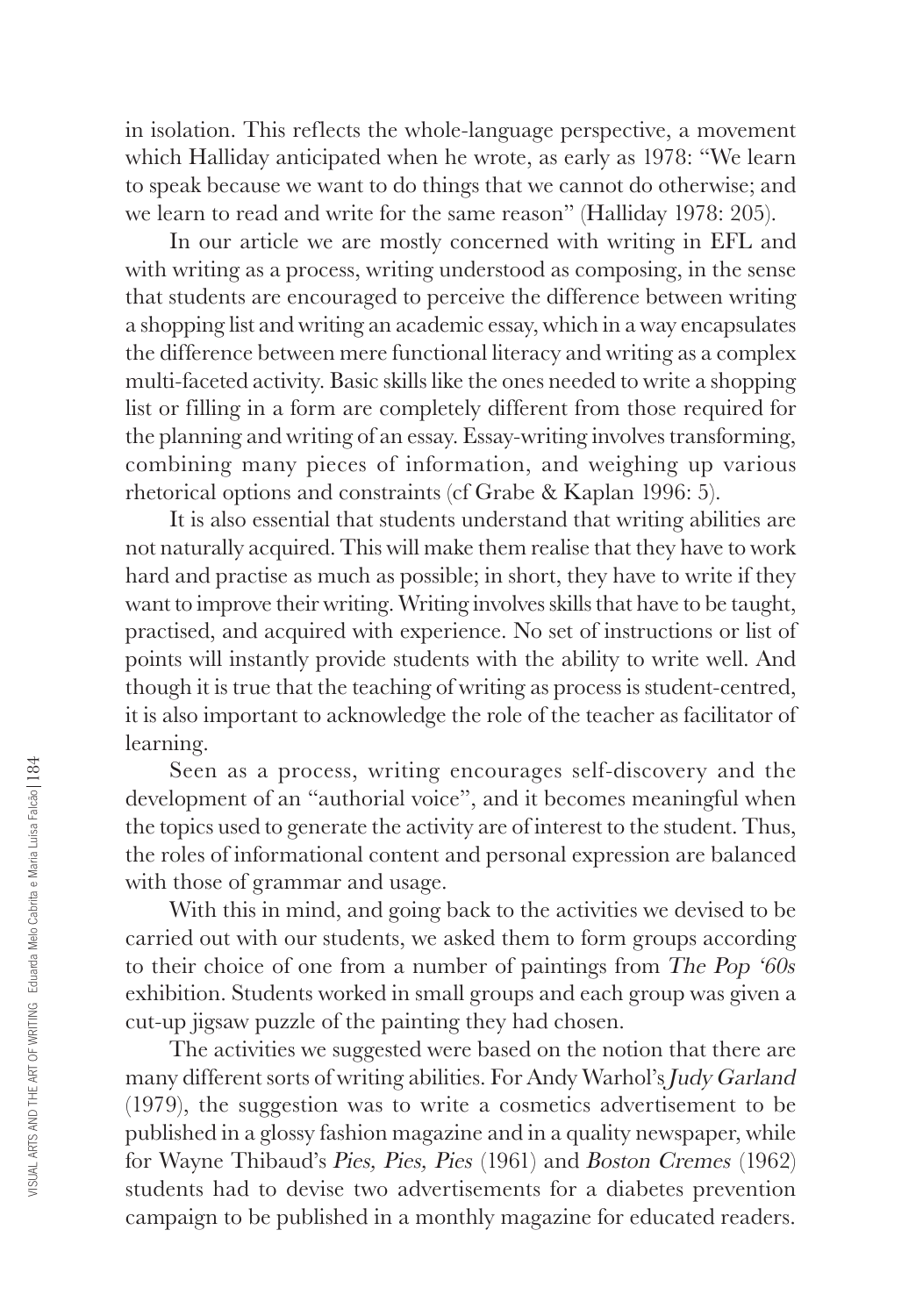These ads were expected to abide by international advertising rules (cf Rabley 1996: 5) and students had to bear in mind the adequacy of the advertised product to the target market. Thus, they had to create a mood which fitted the product by answering the basic question: "Who writes what to whom, for what purpose, why, when, where, and how?" (Cooper 1979, 1996: 30). The ads had to use specific language features, including short, clever, easy-to-remember phrases or slogans, all of which had to be directly linked to the painting. Students were also reminded of the language functions, namely the persuasive function that language has in advertising.

For Claes Oldenburg's Five Studies for Cigarette Butts (1966) and Andy Warhol's Campbell's Soup Can (1965), the challenge was to personify the objects depicted in the paintings and turn them into the narrators of their own stories. Thus, the cigarette butts were given identities and names and engaged in a dialogue that the students had to write and act out, while the can of tomato soup told the story of its life. Special emphasis was laid on dialogue writing (i.e. turn-taking, and conversational rules and structures) and narrative techniques (e.g. firstperson v. third-person narrator, etc).

To round up this activity, students had to do their own research on Pop Art and the artist whose painting they had worked on. The information they managed to gather was brought to class, shared and discussed.

The second activity was based on a painting, Mulher Deitada (Woman Lying Down) (1981) by José de Guimarães, a contemporary Po rtuguese painter.

Woman Lying Down is a completely different kind of painting from those selected for the first set of activities, in that it is less figurative (and thus more difficult to interpret and understand) than the paintings by Pop artists discussed in class. With that in mind, the activity we devised for this work was divided into two different steps.

Students were first introduced to the basics of the silk-screen te chnique. They were asked to bring to class a variety of unusual materials ranging from bits of fabric, dry leaves, Styrofoam, empty milk cartons, glue, etc. Each group was given one piece of the painting which had been cut up into twelve parts. With the materials brought to class, students were free to use their imagination and creativity to make a new version of the section of the painting they had received. Each section was printed by using a simplified version of the silk-screen technique they had been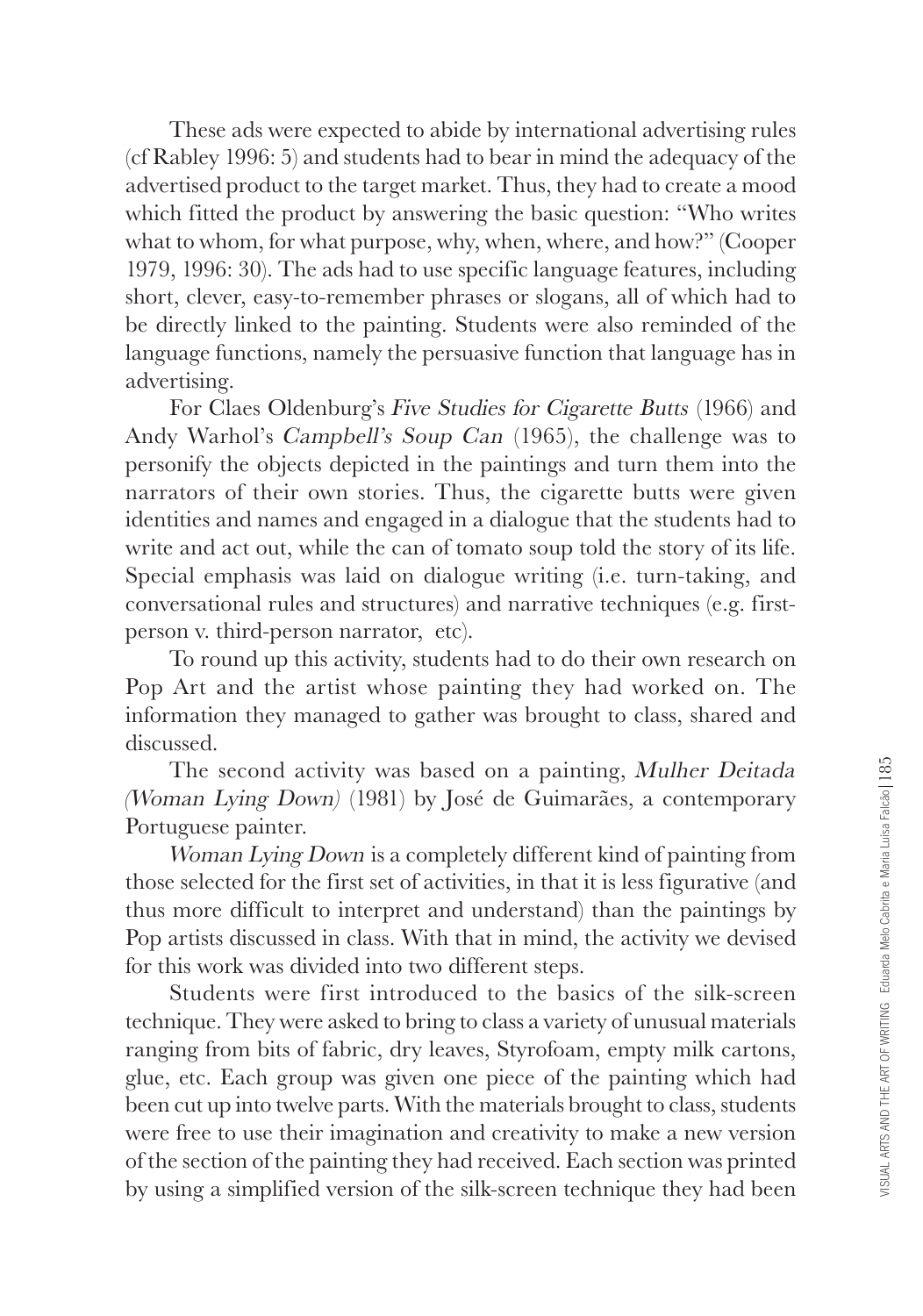taught. All the twelve new sections were mounted onto a large cardboard and fitted together so as to form an unusual version of Woman Lying Down. Students were then faced with the two versions of the painting, the one they had created and the original one. They actively engaged in a discussion of the representation of the woman in both versions of the painting, using Guimarães' words as a starting point: "The artist must be given the freedom to question. Total freedom is essential for all creativity" (Guimarães 2000: 14). The original version of the painting was contextualised with a mural about the Portuguese painter's life and work. 1

After arousing students' interest by involving them in such an unusual activity (and, as far as we know, this was the first time the silk-screen te chnique was used in an EFL class at the Lisbon Faculty of Letters), we then asked them to imagine a story based on their own interpretation of the original painting. Narrative techniques were again discussed by students who were given total freedom to write their stories.

All in all, we feel that the students' response to the use of art as a way into writing was highly gratifying. When we devised these activities our aim was twofold: firstly, to help students to improve their writing in EFL in a stimulating, creative and educationally useful way that involved all of them; and secondly to help them realise how inspiring and rewarding art can be both inside and outside the classroom. We felt that students were not only motivated by the interaction of art and language but that they enjoyed themselves while learning that words and images are inseparable as they are both an extension of life.

This was a risk worth taking and, challenging though it was, it proved Guillaume Apollinaire's point in the following poem:

> 'Tis too high Come to the edge We might fall Come to the edge So they came to the edge And he pushed them And they flew.

<sup>&</sup>lt;sup>1</sup> We would like to thank Cristina Carvalho and Helena Madureira who taught the silk-screen te chnique to the students, and who devised the mural on José de Guimarães' s life and work.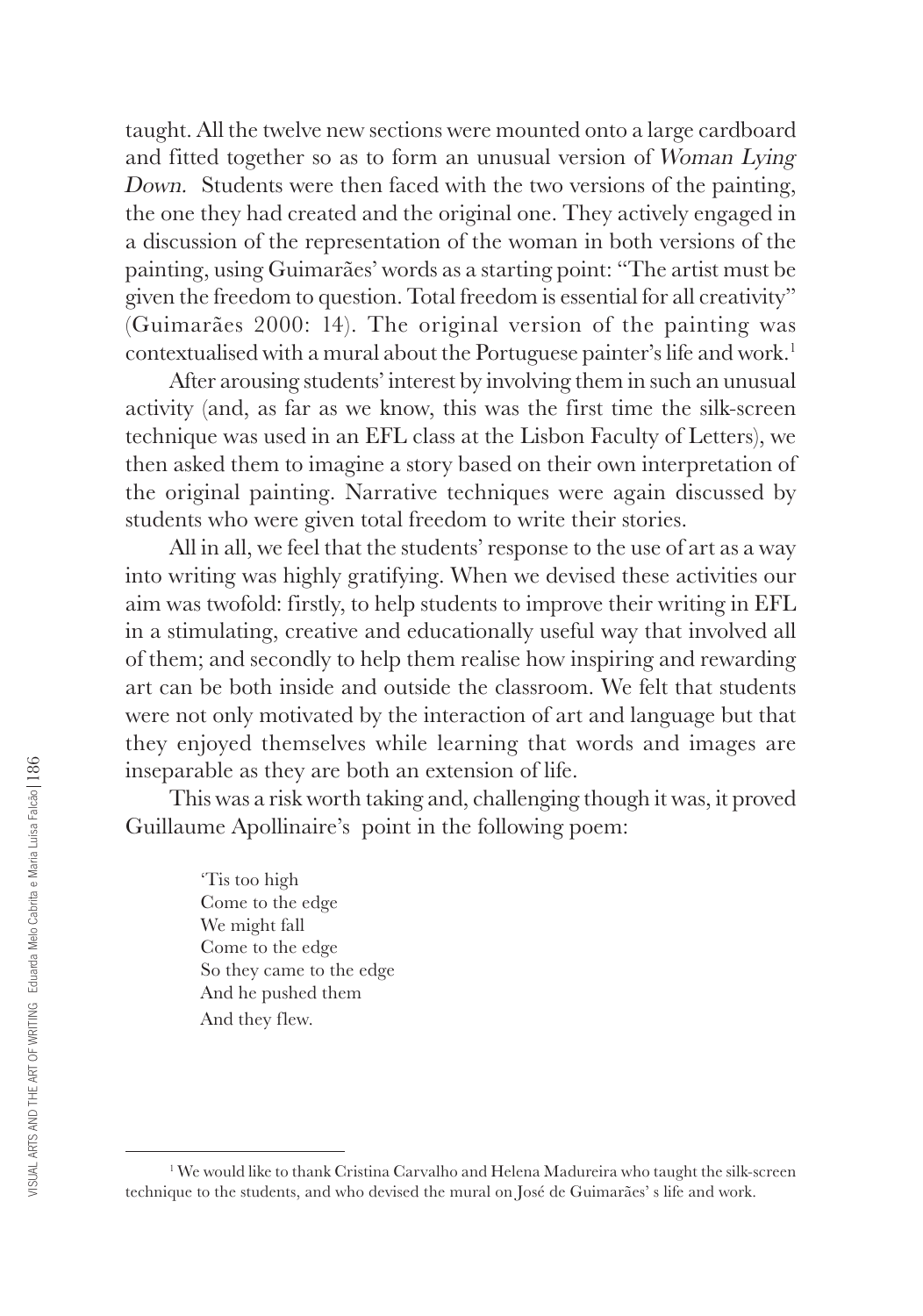We knew it was too high, and that they might fall. But with these activities we pushed them to the edge – and they flew.

Faculdade de Letras, Universidade de Lisboa

## **References**

CA RTER, Ronald & Michael Long (1991). Teaching Literature. Harlow: Longman.

COLLIE, Joanne & Stephen Slater (1992). Literature in the Language Classroom [1987]. Cambridge: Cambridge University Press.

CORY, Hugh (2000). Ad vanced Writing with English in Use [1999]. Oxford: Oxford University Press.

FERREIRA, António Mega (ed.) (1998). A Walk Through the 20th Century. Lisbon: Parque Expo 98 SA.

GRABE, William & Robert Kaplan (1996). Theory & Practice of Writing . Harlow: Longman.

GRELLET, Françoise (1996). Writing for Advanced Learners of English . Cambridge: Cambridge University Press.

GUIMARÃES, José de (2000). José de Guimarães: Graphic Work. Lisbon: Biblioteca Nacional/Quetzal Editores.

HALLIDAY, M.A.K. (1978). Language as a Social Semiotic: The Social Interpretation of Language and Meaning. London: Edward Arnold.

LARSEN, Lars Bang et al (1999). Art at the Turn of the Millennium. Köln: Taschen.

LAZAR, Gillian (1993). Literature and Language Teaching. Cambridge: Cambridge University Press.

LEECH, Geoffrey, & Michael Short (1987). Style in Fiction: A Linguistic Introduction to English Fictional Prose [1981]. London: Longman.